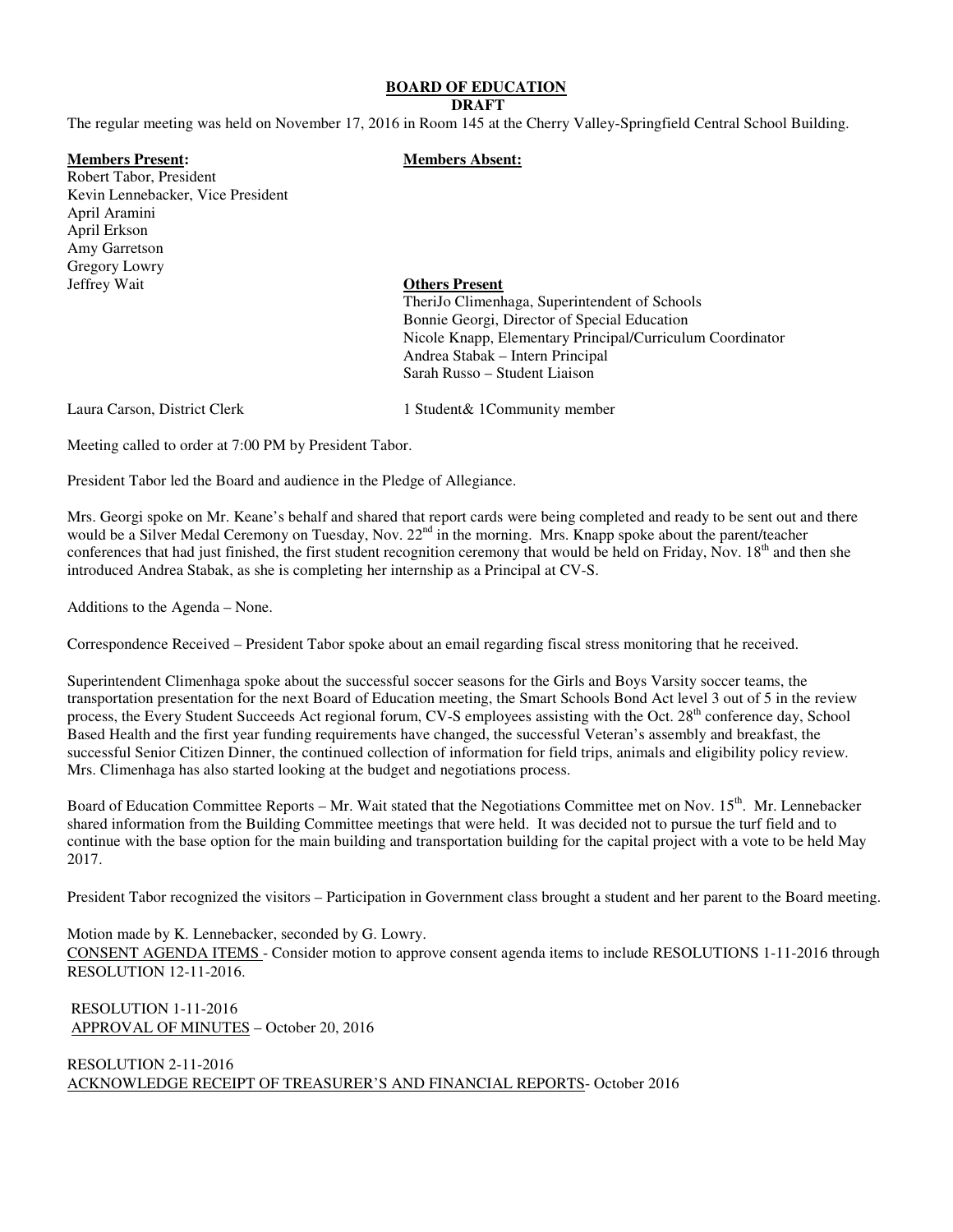The regular meeting was held on November 17, 2016 in Room 145 at the Cherry Valley-Springfield Central School Building.

# RESOLUTION 3-11-2016

RESOLVED, that the Board of Education of the Cherry Valley-Springfield Central School District, upon the recommendation of the Superintendent, does hereby accept the Tax Collectors Report for the 2016-2017 school year per Attachment III C.

## RESOLUTION 4-11-2016

RESOLVED, that the Board of Education of the Cherry Valley-Springfield Central School District, does hereby award to the qualified bidder for Exterior Door Reconstruction as listed for the General Construction Work Contract to the Cherry Valley Springfield Central School District:General Construction Work – to NEP Glass Co., LTD. in the Contract Amount of \$78,500.00

## RESOLUTION 5-11-2016

RESOLVED, that the Board of Education of the Cherry Valley-Springfield Central School District, upon the recommendation of the Superintendent, does hereby approve the Professional Development Plan as per Attachment III E.

### RESOLUTION 6-11-2016

RESOLVED, that the Board of Education of the Cherry Valley-Springfield Central School District does hereby accept the resignation of Debra Whiteman as a Teacher's Aide effective October 21, 2016.

### RESOLUTION 7-11-2016

RESOLVED, that the Board of Education of the Cherry Valley-Springfield Central School District, upon the recommendation of the Superintendent, does hereby appoint Debra Whiteman to a position as a Licensed Teacher's Assistant for a probationary period effective October 21, 2016 through October 20, 2020.

### RESOLUTION 8-11-2016

 RESOLVED, that the Board of Education of the Cherry Valley-Springfield Central School District, upon the recommendation of the Superintendent, does hereby approve the following Extra-curricular appointments for the 2016-2017 school year: After School Study Hall – Sarah Williams

#### RESOLUTION 9-11-2016

RESOLVED, that the Board of Education of the Cherry Valley-Springfield Central School District, upon the recommendation of the Superintendent, does hereby appoint the following as Tellers for the Bus Purchase Vote to be held on December 15, 2016: Kathryn Lane Ruth Schultz Delores Weeks – Head Teller

Anne Lennebacker Carol Page

# RESOLUTION 10-11-2016

RESOLVED, that the Board of Education of the Cherry Valley-Springfield Central School District, upon the recommendation of the Superintendent, does hereby appoint the following as a Substitute Teller for the Bus Purchase Vote and to be held on December 15, 2016: Amy Russo

# RESOLUTION 11-11-2016

 RESOLVED, that the Board of Education of the Cherry Valley-Springfield Central School District, upon the recommendation of the Superintendent, does hereby appoint the following as Instructional Support Staff Substitutes for the 2016-2017 school year: Holly Patterson Cherry Valley

#### RESOLUTION 12-11-2016

 RESOLVED, that the Board of Education of the Cherry Valley-Springfield Central School District, upon the recommendation of the Superintendent, does hereby approve the following as volunteers for the 2016-2017school year:

 Patricia Johnson Karen Rury Echo Weller Rhonda King Stacy Johansen Christopher Barown Susan Viscosi Motion carried unanimously.

 Motion made by K. Lennebacker, seconded by A. Erkson. RESOLUTION 13-11-2016 BUILDING USE REQUEST – 1) Canajoharie-Fort Plain Elks Lodge – Gymnasium on Dec. 10, 2016 from 1:00 PM – 2:00 PM. Motion carried unanimously.